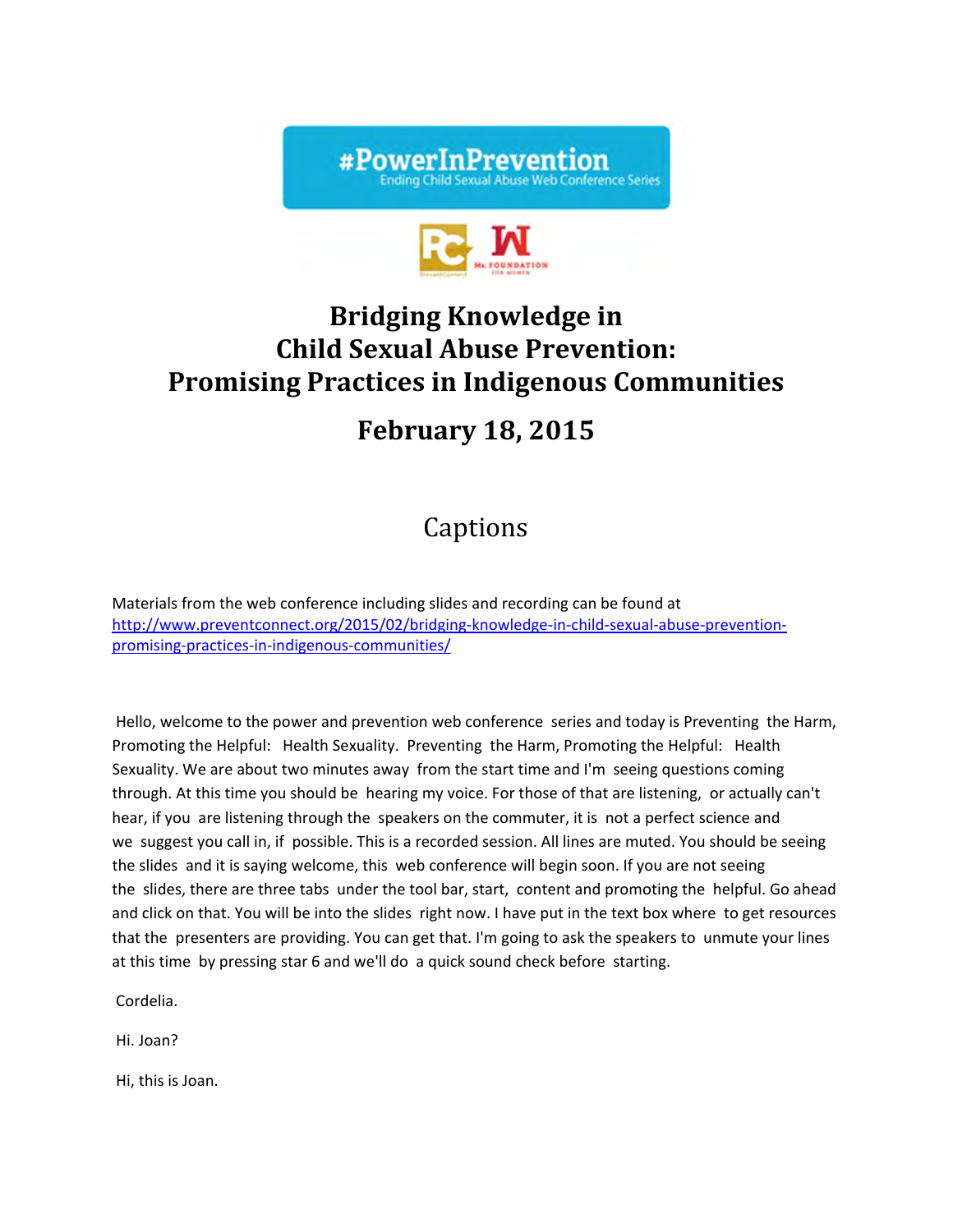Brooke, please?

Hi, there is Brooke.

Hi, Brooke. Laura?

Hi, this is Laura. Hi, we are now at time. I want to welcome you here for the web conference. We are very excited to have these sessions and this experience. The power web conference is a collaboration. Gosh, we are in the third series of this initiative with Ms. Foundation and we are so excited to be here today. I'm doing a little tech stuff and then introducing myself. Right now, you should be seeing a text chat box on the right and folks are putting in great information and saying hello and that is a way to communicate with the speakers. The power point slides are available on the PreventConnect website. I will put the link in again. It is at the top of the text chat box and you can scroll up and see that. We have closed captioning for the session and that is up on the screen. If you are having technical difficulties, or issues with the sound, we suggest you call in. Anything beyond that, that is outside of my skill set, I suggest that you call ILINC technical support. Before starting, we have a few questions for you all and getting an idea of who is in the room, so the speak. Have you attended a prior webinar? Joan and Cordelia, are you seeing the results?

Yes, we are. I am.

It looks as if we have a lot of new people. That is exciting to have you here. Some folks are putting things in the text chat as well. The next question, I'm going to clear this one. Does your work including promoting healthy sexuality? We are having a lot of yes's. That is interesting. In the text chat box, what are you hoping to get out of the webinar? You can fill that in. And then I'm sort of do this --I'm Leona Smith Di Faustino and we have the co-hosts.

Hi, I'm Cordelia Anderson and thrilled to be here and particularly excited about this one, because I get to co-host as a person with long term experience in Health Sexuality, sexual abuse and promoting sexual health and this is near and dear to our hearts. Joan?

Yes, I have over the years realized how important the conversations are to have relating to sexual abuse prevention. This is part of my work and I feel it is essential that it becomes part of all of our work. Back to you, Leona, and thank you for doing this with us today.

So I sort of ‐‐ I'm excited to talk about this. I have a song playing in my head, salt and pepper. The you remember that song. I don't do education with youth any more. So it is always exciting to talk about healthy sexuality and how it is impacting the work we do. Joan is explaining the learning objectives for the day. Joan?

Thank you, the feedback is always wonderful. I read a couple of people are having a hard time hearing me and let us know and give us the feedback. First, the learning objectives. The three learning objectives that we have identified today is increasing the understanding of how promotion of healthy sexuality fits within the prevention of the child sexual abuse. Second learn about the applications of sexuality and how it is important with children and youth and families and the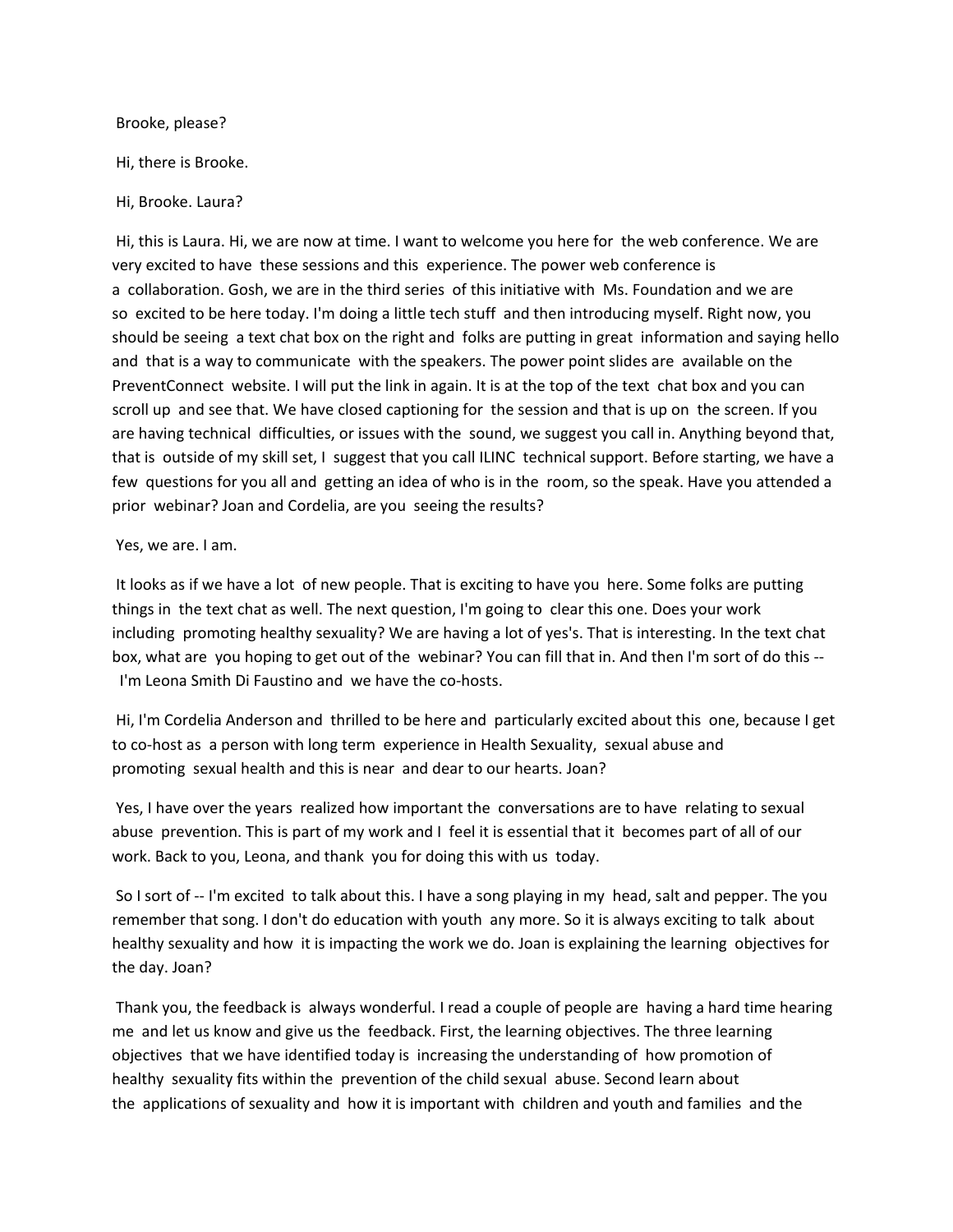communities. And third, learn how to face the barriers and I would like, what are the tools we are going to need in order to really begin to aggress the issues and questions around healthy sexuality and the questions of tools are coming up. One of the things that we like to do in terms of the beginning of the webinars, the framing why do we care about this topic and choosing it out of the topics we could address. It is important to talk about what we are working for and not just looking against. Not just stopping sexual abuse. We just don't want the absence of sexual abuse, we want people living healthy and rich sexual lives as well. In the work the child sexual abuse, it is important to know about healthy sexual development. We have had webinars in the past and talk about it, and talk about the concerns and what is abusive. In this conversation, seems to get difficult when we begin to talk ages 12, 13 and ages above that. Basically that is when some kids become sexually active and the questions are laced with values and legal issues. So when we don't talk about sex at all, we find those who sexually abuse can do what they do more easily and sexual abuse is more traumatic when there is no language for it for the child. The system can make mistakes, like sending the message that sex is bad. It is sending a message that all sex is bad. In treatment they learn about the negative and not necessarily the positive. So a basically, we have moved beyond the good and the bad touch over time. Kids are not looking at it that way. This is a quote, there is a kid perspective and the adult perspective. To kids it is a behavior that has an exciting piece, but not the same meaning to it. Adults have to look at the child's perspective. I remember talking to an offender in prison, and he's a minister, and when he was sexually abusing the child he asked if this is bad touch or good touch and because it was him it must be good touch. We need to learn how to have and how to begin the conversations. Cordelia?

Okay. Just briefly, we have spent a lot of years talking about normalization of sexual harm and the way for the young people going from Dr. Seuss to harm. We have to draw attention to the healthy and the positive. There are many, many studies about the impact of the images of the media and pornography that is kids are seeing. One in the UK speaks to the 16‐18‐year‐olds, expected, practiced annul sex. This connects to studies looking at three and four in context of romantic relationships, there was sexually abuse acts. What does it mean to a mutual consensual relationship. Besides making sure we talked about the positives and the boundaries with no touch and the negatives, the idea came about because at that time, in the mid 70s, people were afraid to touch, because equating all touch was sex. We didn't want that to be a negative and we didn't want people equating all touch with sexual abuse and indeed some of that happened. We talked for years the context of the behavior continuum and talking the health, helpful appropriate respectful safe. What to do when it is harmful and illegal. But the idea was it was easier, we continued to see it is easier to talk about the harmful or the criminal, than the healthy, because less ability and attention to talk about what is positive and healthy and what they wanted. Gail talks and we have talked for years about in many ways it hijacks the sexuality. And one of the questions she raises is sexual aggressive behavior. In that culture norms of gender, is seeing yourself as a consumable object, or over compliance with the culture norms or expectations for the girls. And questions about the norms. And back to you, Joan.

Thank you, Cordelia. We want to end, before we turn to the guests today, doing this work and staying sexual healthy is possible and essential and it is worth the investment and seeing ourselves and what we do with the stories in our own relationships is important thing to talk about. So it is possible and it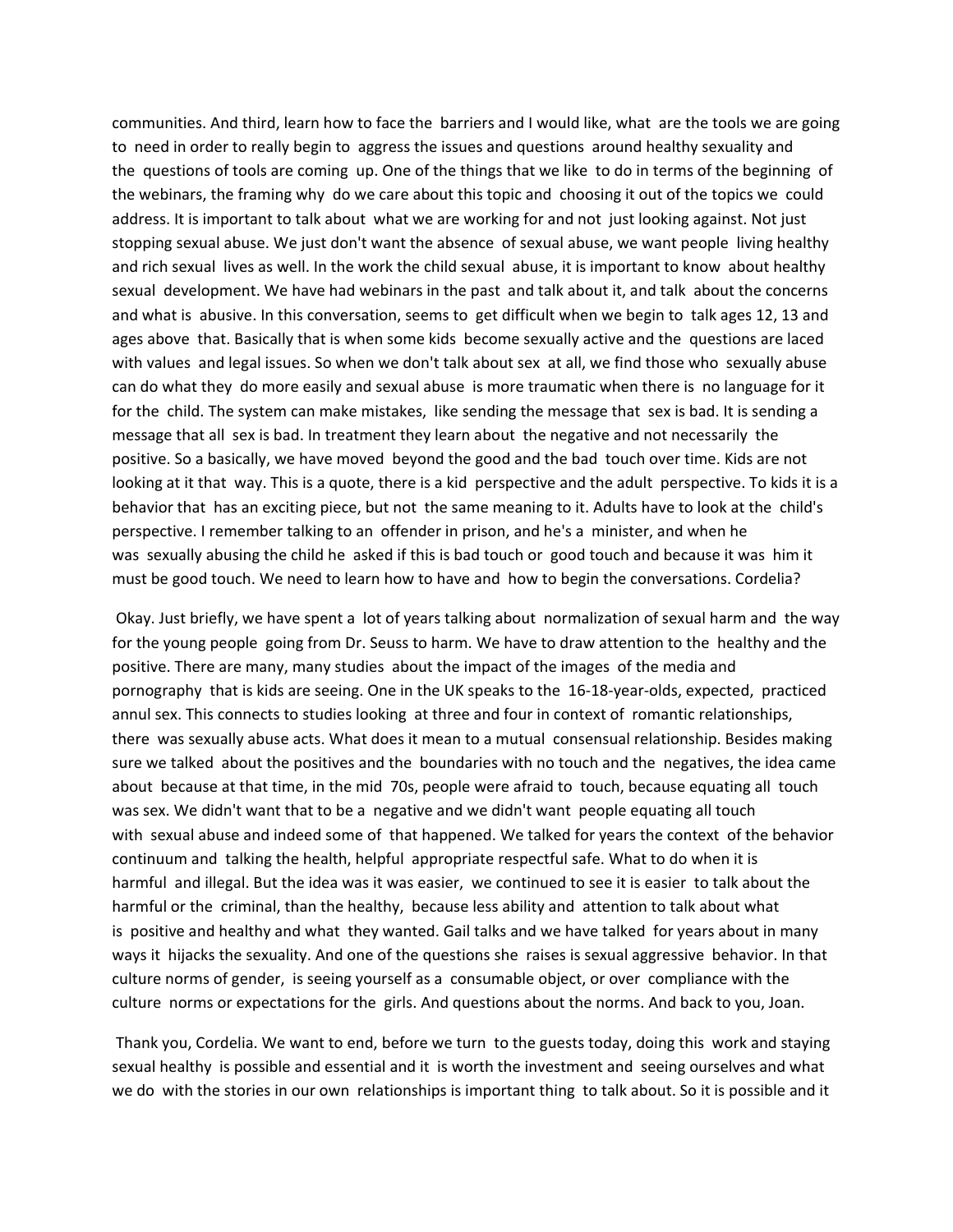is essential for us to invest in staying healthy. We trying to wave the expertise of who we know boundaries and impact of trauma, and sexual health and saying no, and how to say yes as well and when and how. Now to Cordelia.

We are so excited because of two great speakers. Laura is a prevention campaign professional and works media and antisexual violence and a key part is planning and implementing the sexual awareness month. It is a national wide campaign to bring awareness to sexual violence and a key tool, because for the past five years, the center developed the campaigns on healthy sexuality as a sex prevention materials and creating the tools. Brooke, now. I'm very happy to have Brooke, who I have known for many years. The director of a sexuality education at the annex team clinic and that is actually here in Minnesota as well. So a couple of Midwest people here. And the really ‐‐ Brooke is the annex and providing the services through the age of 25, and as well as fact based holistic sexual education for the youth and parents and youth serving professionals. Brooke is a long time leader here. So we are really thrilled to have Laura and Brooke and their contact informs is at the end of the slide show and they have provided many resources and tools, and with that, it is going over to Laura.

Hi, everyone. Thank you for that wonderful introduction, Cordelia. It is exciting the see the folks sharing in the chat about the events that are happening related to SAM. The month is April. It is wonderful to be with you today. It is a privilege to connect with Brooke, who I did not know of until we worked together in planning the webinar and really finding an ally in the sexuality education field and ally to prevention. To get started, I want to provide a little background on what brings me to healthy sexuality work, which is actually kind a disclosure statement. I'm a lead person. It is a learning process. It is kind of going along with the national sexual resource center, where an I work. The journey as a resource, to be talking about healthy sexuality in the prevention work and the project that really focussed on the topic is the annual prevention campaign, sex all‐assault campaign. We choose a theme annually. So we actually got the feedback from the field. This is fuelled by the field interest and talking about the topic of healthy sexuality and then became the focus of a number of campaigns. Once we dipped our toes into the topic, it led to more interest and many requests for the materials and really a lot of interest for the age specific resources and materials. So that led us to a campaign focussed on children, we heard feedback, hey, we should have the tools for teens, too, and last year, we rolled out a campaign focussed on adolescents and I'm talking about the materials from the 2013 campaign and that focussed on healthy childhood sexual development and they were developed for sexual assault awareness month and they are very relevant tools and can help you get into the topic into further Depth. Just as a quick plug, SAM 2015 is next April. Actually this April now that we are in the new year. The campaign is focussed on campus sexual violence prevention and we are seeing this as, you know, a graduated and extended effort in the healthy sexuality work. And so in describing the campaign, it became really a period that we had to frame around with healthy sexuality and kids and for us, the goal is communicating the idea of talk early and talk often. People who had been proponents of the healthy sexuality work wanted us to talk about childhood and set the foundation for the key to healthy sexual health. There was a clear interest that these conversations need to happen before adulthood, before college and before high school and before middle school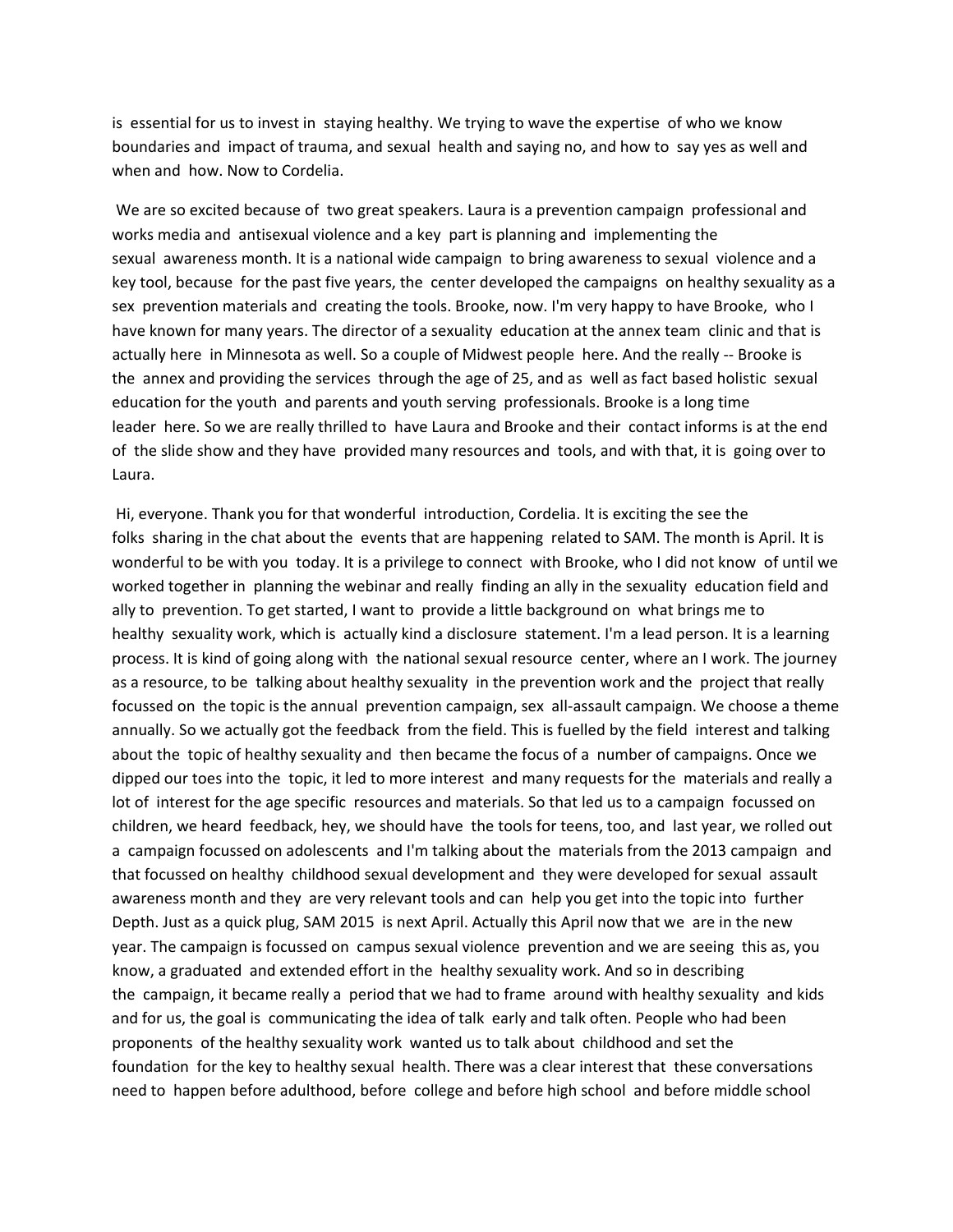and the conversations can happen earlier and further benefit across the life span and down the road. So again, we sort of labelled the campaign, talk early and talk often, it is never too late to talk, but never too early. And this is coming up for us still. In fact, the first webinar where we started to talk about the SAAM 2015 campaign, focussed on campus sexual violence prevention, someone in the audience talked about for people doing the campus based prevention, it is such an uphill battle talking with the young people when there's been sort of a, you know, years and years or decades of messages and information and norms solidified and what a value to be focussing the efforts on children and trying to access those earlier points with the prevention messaging. And so that again, on going reminder that setting the stage for healthy behaviors and sills across the life span is a key goal. The materials focussed on giving skills and information to advocates and communities to be able to have the conversations, because as you all know, in our culture, we are not always having the spaces and opportunities to talk about sex, and so, to approach the topic and focus the come pain on this and high lighting the kids as the audience was a gate opportunity and there needed to be a capacity development there, for all of the people not having the language needed to support the healthy development. So where this lead us next was again the fact that when we are talking about the prevention efforts, it is not always intuitive to what sex has to do with it, sex can be an uncomfortable topic, especially with children, it can be a little red flag and a barrier for the folks to start the conversation. And so, these tough conversations, but people were asking us to talk about the issue and relevance to prevention work, and in the fields to do that and we had to start with the ground level efforts to train our staff and build our own capacity in talking about healthy sexuality and human sexuality and so just because most of the folks on the team had that again that layperson, that average exposure to sexual education and for many of us there were gaps and we had to fill in the gaps. We developed a partnership with Allison, a parenthood keystone, and we had staff trainings and we had all of the informal learning opportunities for people in the organization and staff to really talk about healthy sexuality, to learn the basics of human sexuality, to really talk it on the individual level from the perspectives as advocates and from the perspective as parents and people in the community and that was to invaluable in our process of, like, you know, overcoming the barriers and to really build a familiarity within the team and seeing health sexuality as a core part of the work. And so, it is really asking the folks to think outside of the box when we bring the children into the topic of sexuality. There's this reasonable fear that folks experience of not wanting to sexualize children. And that absolutely not the goal. It is requiring a lot of building comfort and framing to let the folks know that we are actually talking is how adults and communities play an active role in ending child sexual abuse. So that's really focussing on framing the topic in accessible ways and understand all though this is a value leading and political conversations that is not the goal. We have to talk about the message and promote healthy children and communities. And so, this really was a process more of describe the values, and talking early and talking often of adults being supportive and playing a proactive role. And it also is a frame work that was about changing the target audience and bringing the goal of childhood sexual development is to engage adults and it is not on children to prevent sexual abuse from happening to them, it is not upon giving them the information, but for the children to have a range of information about development and we want to hold the communities and adults accountable for ending the child sexual abuse. Part of that is explaining what the healthy childhood sexual development looks like. So that was really just letting the folks know it is not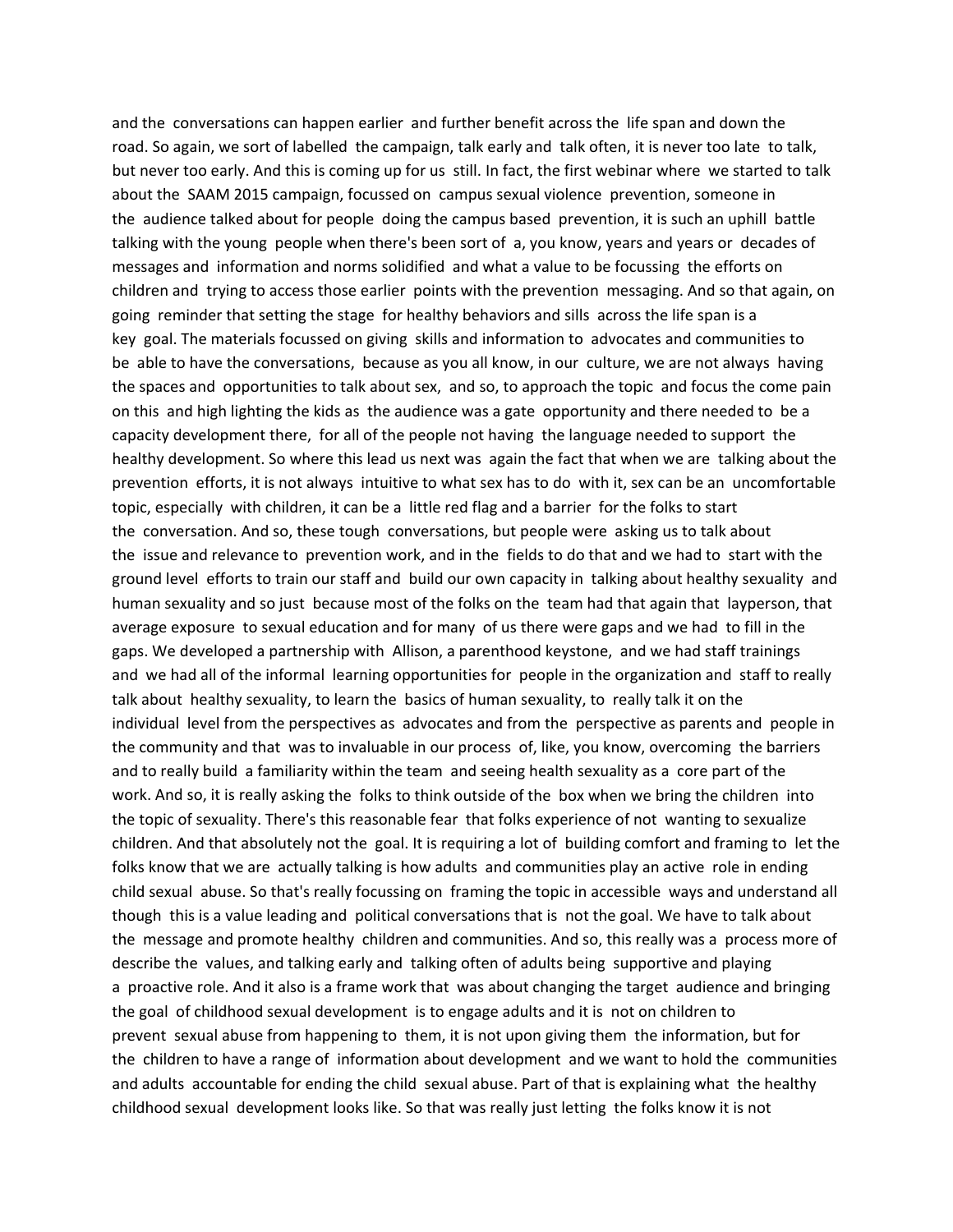complex as it sounds. It is a lot of things you may already do, or concepts that are familiar to you. So things like open communication. Encouraging healthy boundaries, whether between children or children and adults. Modelling healthy behaviors. Someone that is modelling the appropriate attitudes and healthy behaviors and encouraging body rights, that is a huge piece, giving the children back ownership of their bodies and giving them the space to saying no to affection and no to touch. And of course, age appropriate information. Knowing that we are going to give a different response to a child at the age of two when asking where babies come from as opposed to a child of 8 or 9 and who is a supportive adult in a child's life. Whether you are a parent or a grandparent or a caregiver, what is the role or the opportunity for you, and if you are not a person that has a child or relative in the life, as a community member seeing your role. And how to see this as an important to empower the survives, especially sexual abuse survivors that may want to as parents or adult in a child's life to be, to be at a resource for healthy development. It is also about engaging the adults as bystanders and reporters and responsible citizens and creating safe environments at the community level. So with that, it looks like we have a question.

Thank you so much. That is wonderful. At this point we want a chance to ask you and the audience if you can type in your responses, what are some of the hopeful outcomes that you have seen by promoting sexual health on your agenda? You can type in the answers. But also just, you know, ask you, you talked about the process, can you speak to the outcomes by taking these three years of SAAM and focus on sexual health.

It was really, you know, it became, planted a seed of really expanding our opportunities to be doing prevention work and to really, so one example of that is in the resource development, sort of creating the materials for SAAM and we involved a lot of partners, a printer, you know, all of that, we had the printer who is a local printer, working on publishing the resources came to us when delivering the sample of SAAM CD and said, you know, a few, I had an experience my son was looking at something on a phone with a friend and I thought they were watching a music video and I noticed it was porn. He had this initial reaction of just shock and not knowing how to do and the response to that. She knew she couldn't blow up or turn a blind eye because of coming into the contact with the materials and had some responsibilities bigger than that and saw the opportunity to make it a teachable moment rather than reacting or emotions and that is one of the many examples that we heard from, they saw them as opportunities out and about in their community or talking with the friends and loved ones to be actively talking about prevention in a way that is more accessible than the ways they thought they could talk about it before. Thank you, Laura. We have a lot of comments coming in and thank you and the materials and people are mentioning other tools. The Stewarts training. To talk about the role with enough abuse. The Vermont program. This the helpful to help them, the work coming out from your agency and distinguish healthy from harmful and reduce the stigma of talking about this. And the healing work. After we have been harmed and the broader community is harmed. With that, I want to thank Laura, and we'll have time to ask more questions of the speakers and now the Brooke.

Great, thank you. Well, I want to start out with my silo picture. Laura assured me that people that don't live in the Midwest know what a silo is. If many reasons, including the funding, the fields of sexual violence are separated. What I think is interesting, the clients and the general public that we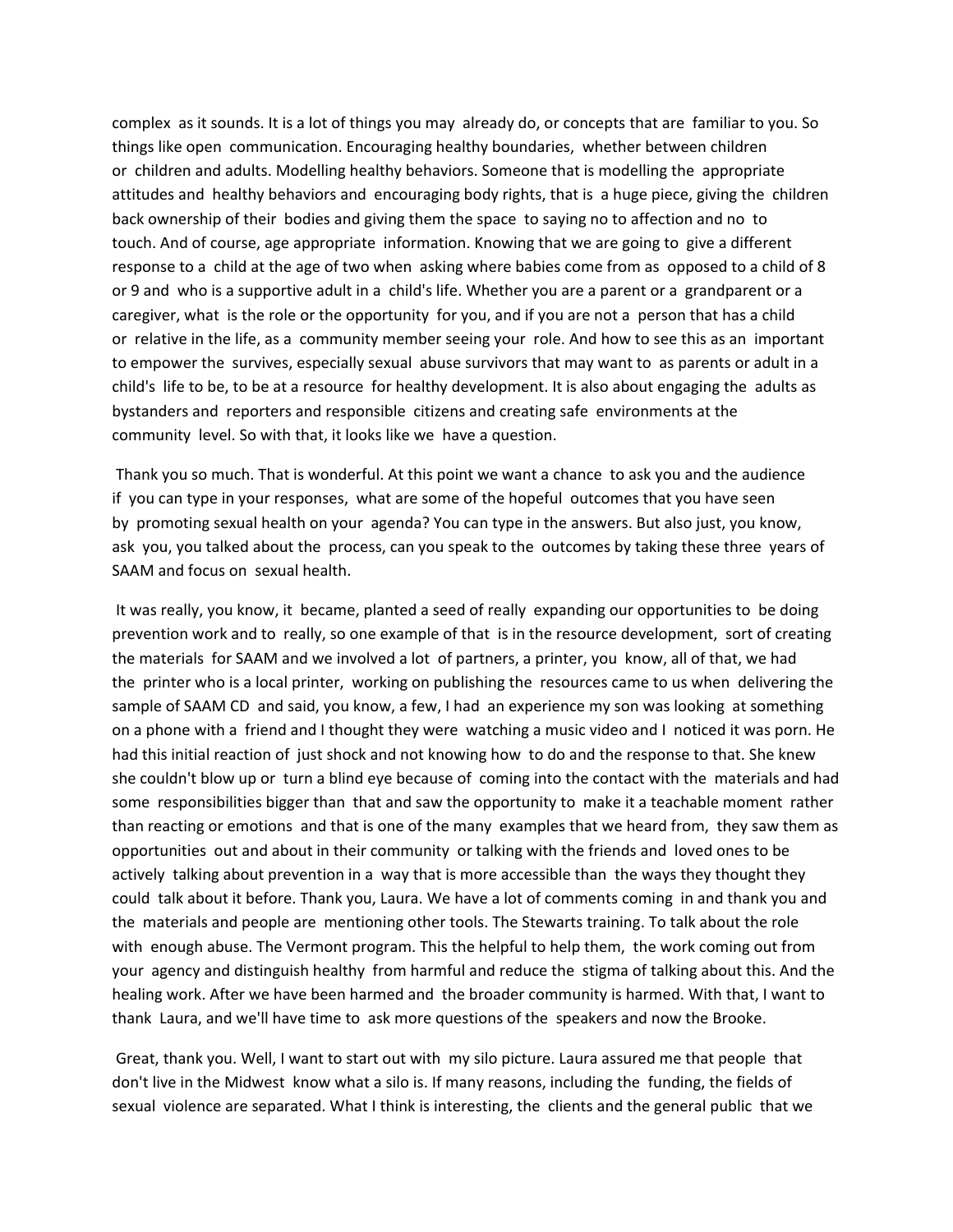work with really assume that we have crafts over expertise. We see this as part of a holistic spectrum and yet we don't have the expertise in one another's fields. A lot of people probably know, once we start working with the people at organizations, the opportunities to weave the messages together become obvious. I want to share a couple of examples. So the annex team clinic provides a lot of sexuality education for school age and for the parents to help them become the primary sexual educators to their children and we work with the parents in early family childhood education, so have infants. A couple of examples. Our organization facilitates a discussion on healthy sexuality for the sexual violence center during the 20 hour advocate training and we have gotten a lot of positive feedback where staff and the participants say, it is time for me to take the time to reflect on what it means for me and the clients I work with and kind of help expand and make more space for the these conversations. Another simple thing that happened from the collaboration with the sexual violence center is offering a conference room where the young people can meet and sexual violence center can offer support groups for teens that are victims and survivors. So already young people are comfortable and familiar with our organization and it is a beautiful fit. Instead of saying there is another place to go, they can kind of maintain their link to our organization. Then the last example, something simple, a lot of times in sexuality education we talk about correct condom use. And we do an activity, the condom line up activity. Where we shuffle the cards and they have different steps for proper condom use and it became really obvious to us, oh, we have to add a card that just says consent. And add that to the condom line up activity. It is a simple and important way for our organization to communicate and have conversations with the young people, yeah, sexual healthy is about consent, and it is a very simple opportunity for us to weave that message in as well. We also wanted to talk a little bit about sex versus sexuality. Why are you talking about the sexuality in children? So basically when talking about the sex, a lot of people will define this sex being sexual activity. Or sex being a verb. Sometimes people will talk about sex as being a signed sex. So those are a couple of definitions of sex. But what we are really talking about in the conversation, the broadly about sexuality. So there is a handout that's part of this webinar. It is called holistic or circles of sexuality. It is providing more examples of what we are talking about. I think this is helpful to sort of paint broad brush strokes. Circles of sexuality include at the top, sexuality, intimacy, sexization and sexual and productive health and sexual identity. Just as an example, when talking about children in particular, if we look at for example the intimacy circle, so intimacy being the experience of emotional closeness that a human being has. It is apparent that children and people of all ages need intimacy. The other piece sexual identity and children, we know that between ages 2 through 4, children clearly know their gender identity, even if they are not able to express that to the adults around them. So we just wanted to high light this to frame up what we are referring to when we speak about sexuality versus sex. Then I also wanted to include just a few points. The rationale for discussing sexuality, particularly with young people. We are all sexual beings. Sexuality is a life long process that involves both learning and unlearning. So many toxic messages that we have received. Children are already learning about sexuality from media, from peers, from a lot of people around them, and a lot of times as was mentioned earlier, children are learning about sexuality from the silence or the non discussion around sexual topics. Sexuality carries responsibilities and consequences. It involves the earn will -- the learning of skills. It is a complex topic for a lot of people. Then this last slide, sometimes the fish doesn't know they are in water. I wanted to point out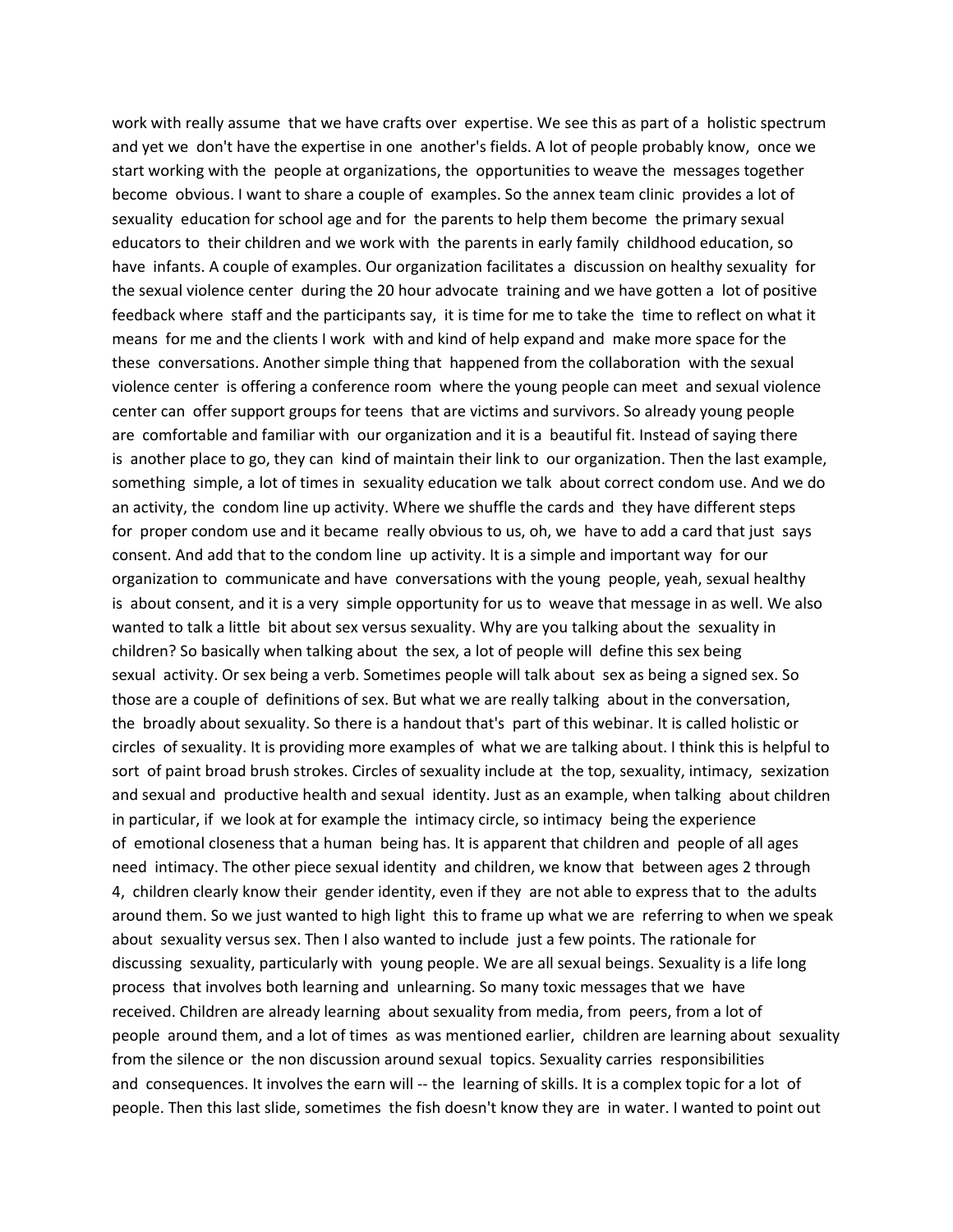some realities that we are living in regarding sexuality and things that we want to move toward. So let's make the shift with sexuality from this idea that sexuality is disconnected from who we are that we can somehow drop it or leave it when we walk through a particular door. Really to the idea that sexuality is part of who we are. Again, sex and sexuality are not the same thing. We want to move the idea that sexuality is about many aspects of our being. And we improve that health. We want to move from a danger focus. Talk about the things that we want to avoid, really gets high lighted particularly with young people, so things like avoiding assault, avoiding infection, I voiding unintended pregnancy. We want to move to holist focus, and healthy sexuality is a number of aspects. Not just healthy reproduction and violence. We want move from the idea of not talking about this, to of course, we talk about it. It is an important part of our lives. Moving from the idea that sexuality applies to grown ups or beautiful people. We are all sexual beings and we deserve to have facts based education and grow to be as healthy as we can be around the issues of sexuality. Now to Laura.

Thank you, Brooke. I love that chart so much. It captures the vision of how this work in so many ways is moving towards and pursuing the vision of prevention and future free from sexual violence. I am moving to understanding the basics of healthy sexuality. We have the linking to the website and there all of the materials that I am referencing today are available. I high light the handout and overview of the healthy childhood sexual development. It is available on the website as well as some of the other audiences that were shared in terms of the materials for children, there is materials for older adult healthy sexuality and great tools there and some are translated into Spanish. So a key points, setting the frame thoughts for the folks to keep in mind, not all adults know what to expect. Not everyone has had great access to the information or for many of us the conversations were never put to us. It is a great to, having the adults share sort of the worst misinformation they have received it is a great way to break the ice with people on this topic. So much misinformation is out there. Again, the point that Joan made in her quote about adult and children viewing the world in very different ways. So the adult perspective reading into something and seeing the dynamics that are not apparent to the child that could be asking a question, and reacting or responding to a bodily need. At every stage of development every stage and age sexual development is happening. There is also these things are not starting at just puberty. It is an on going process. Children are always listening and learning and they are learning from the things we say and left unsaid. And seeing those opportunities as teachable moments and of course, acknowledging that normal is a range, and part of -- so the next set of materials that we have are the stages of sexual development and this is good place to keep in mind, that normal is a range. Physical development, cognitive development, Brooke will get into that in a minute. Children are all across the spectrum with the experiences and what they know and how quickly they develop and understand things. So in terms of stages of development, we are talking infancy and early child and late childhood and adolescence and on going development after that. There is a great table in the overview of the healthy childhood sexual development and taking the opportunity to look at common behaviors and taking the developmental markers in stages of development and finding the opportunity to encourage healthy development. Saying in the stage of infancy and children are curious about the bodies and having that to be the opportunity to encourage the appropriate terms for body parts, and using that language comfortably and confidently in a child's life. So there's also information on unhealthy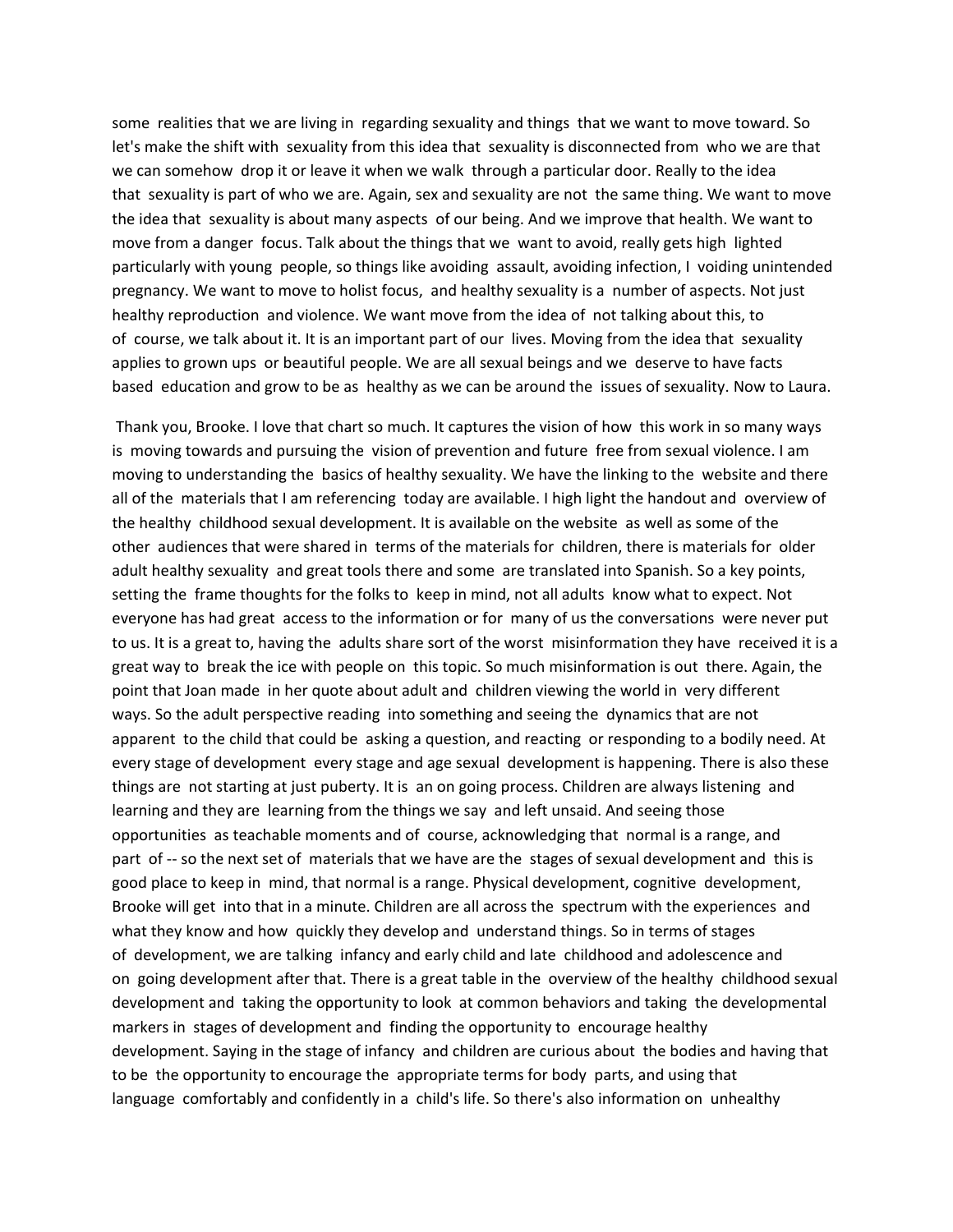behaviors and sort of, we have some warning signing behaviors that we drew from the childhood traumatic stress institute of behaviors that could be a red flag and represent abuse reactive behaviors or a child who experienced abuse, or many times when that is very much not the case, and adults are seeing it from the adult perspective. Again, high lighting opportunities for teachable moments and modelling the boundaries and encouraging development and all to the goal of community engagement and community ownership and getting people in all levels of the community to see it as their role and influencing the things, like the policies and the institutions and resources available on that level. Now Brooke is going to talk about cognitive development in the brain.

#### Yeah, thank you, Laura. So I wanted to talk just briefly about some brain

development information. Particularly as it relates to adolescents. That is a time of profound growth and change and I really want to stress that the intellectual capacity is near or close to adult levels. One of the last areas of the brain to fully mature is the prefrontal cortex. We know that now that this is not fully mature until age 25. So the PFC is called the CEO of the brain. It is responsible for a lot of really important things. Including planning and organizing, decision making, imagining possible outcomes, or consequences, and controlling impulses. So a lot of things that may seem to adults to be sort of common sense, are really about the prefrontal cortex continuing to develop. As adults we have real opportunities to help and support young people. Particularly as they are moving towards being more concrete thinkers to more abstract thinkers. So for instance, as adults when it comes to sexuality topic or other topics, we can help expand the range of the options. Providing them with accurate and objective information and sexuality is of course very important. But we are also encouraging them to clarify what are their unique values that they hold in their family or school or in their culture. It is helpful as adults for us to expose people to a wild range of options that may exist to help them figure out what are some values that exist and what are the values that I hold or that my family holds. So I just wanted to point that out. There is really great information out there. Particularly, by the national campaign to prevent teen pregnancy. It is called the adolescent brain, a work in progress. There is a lot we are still learning about the adolescent brain, but it is important to keep in mind when talking about the decisions and the sexual development and decisions to be made.

Thank you, Brooke. I'm going to again kind of talk about the point of everyone has a role to play and the materials, we really identify three categories of audience, the parents and caregivers and immediate access and daily role in child's life and what are very hands-on and ways that you can play a part in the development and also for the people that are adults and just in the community and just want to be promoting the healthy environment, wanting to know about the different markers of development and wanting to know what they can do to pro Preventing the Harm, Promoting the Helpful: Health Sexuality sexual abuse. And for educators and professionals, talking about prevention in a bigger picture or way and challenging the communities and organizations to be having these conversations. Of course, I would be remiss not to acknowledge they are challenging conversations and one of the things that just very easily comes up when this, when we start to tell people to talk to other adults about healthy childhood development and talking to the children and give the children the names for the body parts and the counter culture practices that are outside of the standards of the social norms, is that sometimes it can cause unexpected reactions, and challenges either within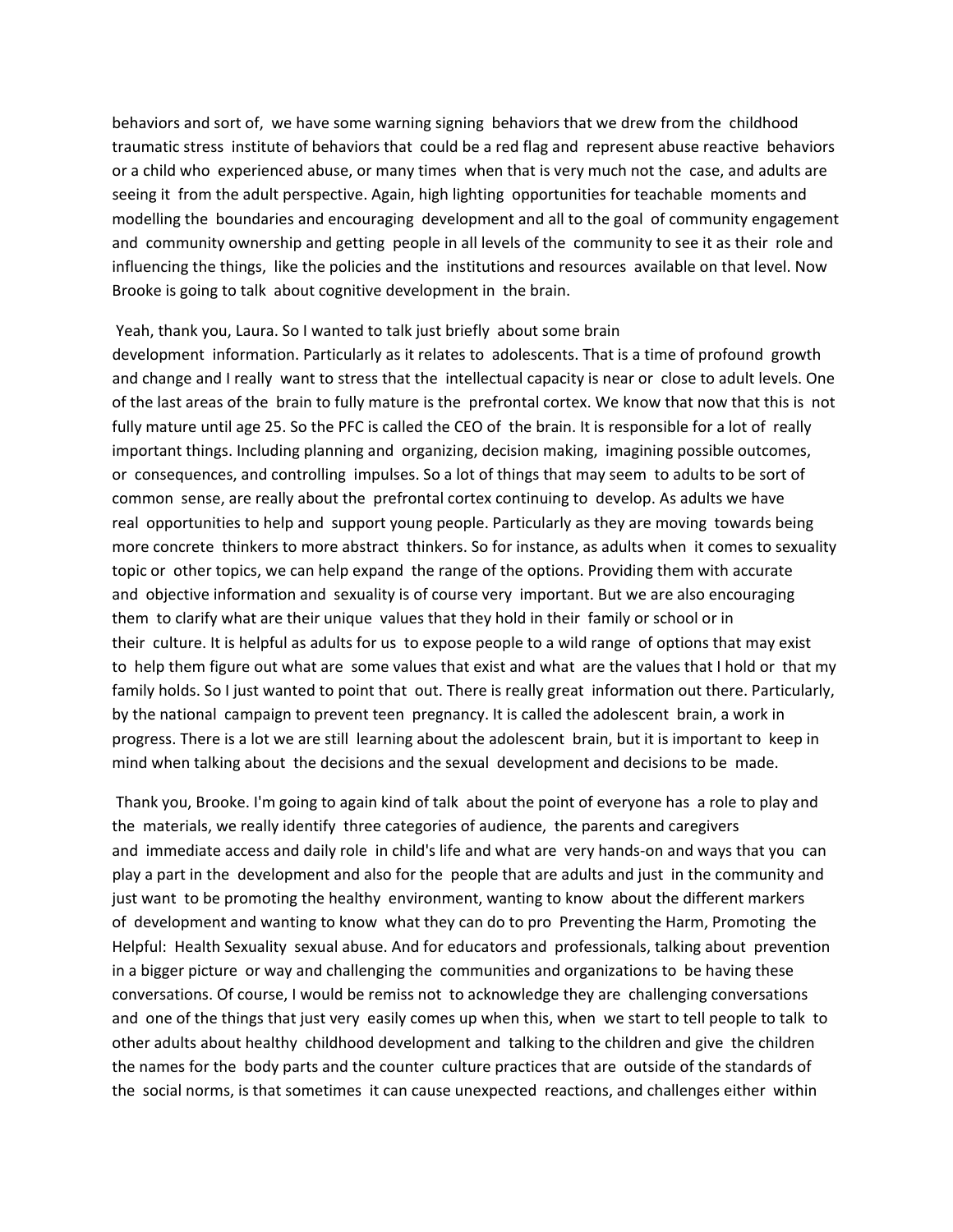the community or in a work. So I have heard the example from preventionists and educators, I was a total rock star parent that gave my child the accurate and appropriate terminology for the body and now they are not stop saying these things and in the grocery store and in the classroom, and I'm on everyone's parent list because of how comfortable my child is talking about this and seeing it again as a learning opportunity for the other adults and community members that are involved and reacting and with you in the grocery aisle, publicly concerned hearing those things and letting them know the values behind the practices, sort of the goals of providing the children with the information and teachable moment to engage others in the approach to prevention. On the topic of barriers, we realize that for the folks that are participating today in the call, doing this work and based on the chat so many are very engaged in having these conversations in community, educating and working directly with children and with parents, which really awesome and aware of the great resources and the materials that the folks are sharing. But the barriers and challenges do come up. We think about the four levels of what's personal, professional, community and societal. A personal barrier could be needing the information and resources and self‐education and self‐awareness. Professional is whether or not that the O you are working for shares the values or has the capacity to be doing this work. The community values whether or not you are in a conservative or safe community. And even different culture communities. In the societal context of just being a really stigmatized and challenging topic. We have the next question on the subject of barriers.

That goes back to me. I want to start asking with Brooke, but ask our very active chat line here. Laura, I will come back to you on too. Barriers that you face in talking about early childhood sexual development. Sometimes when we are particularly comfortable, that is a barrier. I'm I reminded my 22‐ year-old and 17-year-old doesn't have all the awful things happening to them that I see in my work. I have to be really mindful of the range of the life experiences that kids in the same age might be experiencing. So Brooke, starting with you, what might you say is a barrier you face in talking about this?

One of the pieces of information I would like to start with when talking the parents who have children of all ages, young children, or adolescent children, is to share with them the idea that talking about sexuality does not promote young people to go out and engage in sexual behaviors. There is a real concern and misunderstanding about that. We have good research now that shows when parents talk early and often and openly and honestly about facts about the body, and sexual health and promoting health in this area, it can have positive impacts. That is something I like to start with. I think are they going to go out in the world and be sexual. That is a piece I always start with.

Thank you, Brooke. that fits with some of the comments about the barriers in the conservative community and that is a very helpful tip. Laura, do you want to answer that one on a barrier you see?

Yes, I'm taking in what the folks are saying about really people their individual level of understanding and exposure to understanding of healthy sexuality is a huge challenge, again, so much misinformation and folks can't share something they don't know. And then this sort of layer of fear and stigma being a tremendous barrier, sometimes folks shutdown when the topic of sex comes up. The choices that we had to make in our sexual awareness month work, it is time to talk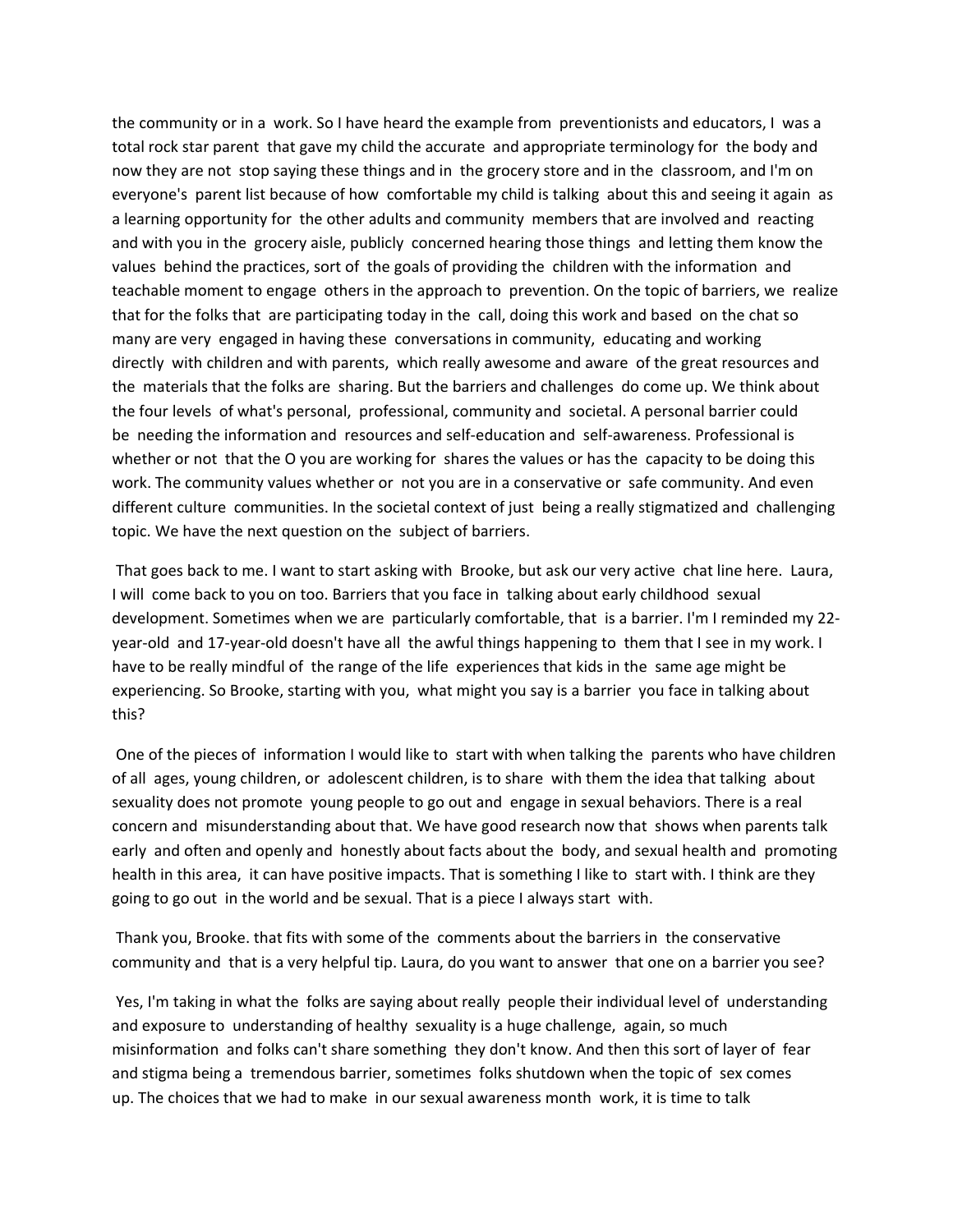about it. That was sort of a big debate. Why aren't we saying it is sex. Are we contributing to the culture silence around sex calling it. But the reality of the matter is that the folks that we were connecting with were saying they didn't know if they could use the materials in the community if sex was on front and center on the label. Those are really significant challenges.

I think people have concerns that if they start talking openly and honestly about sexuality, that people will ask them personal questions and very people want to answer personal questions on their own sexuality. I want to point out, there is a wonderful handout included in this webinar, tips on responding to value based questions around sexuality, versus fact based questions around sexuality. When it comes down to it, there are about five general categories of questions that people ask around sexuality. That is reassuring in some ways. You never have to answer the personal questions is another piece of advice.

Great, these are fabulous answers and I hope people are reading through the chat as well. I think that people are coming up with really wonderful points that talk about just the some of the differences that are faced by communities and I think a couple of people have mentioned a conservative community might have a different response and a couple of people mentioned also the misunderstanding between developmentally expected behavior and saying it is okay from the culture perspectives. As we get to discussion, maybe the first question, talk about, I think we have talked generalities and important ones, about how to begin the conversations, but how do you then bring it to the differences that are stark in the communities. So we can talk about the importance of talking early and often, but certainly in my community, there is precedent for that and other communities that is not the case. How do you address the culture issues and start with Brooke.

Well, I would echo what some of the people are writing in the chat piece that it can be really challenging to partner effectively with parents and caregivers for a lot of reasons, they are super busy, again, concerned about talking about sexuality topics and somehow that encourages the children to engage in activities. So you know, we take a couple of, well many different approaches at our organization. For instance we have a program called celebration of change that I think brings parents and children together to talk about the changes that happen in puberty and talking sometimes that is a safe place to start. So let's talk about what you can expect. It is not a choice to go through puberty. So that feels safer. And we bring parents together with the young children ages 9‐11 and do activities together and we break up into different groups and where the parents are there just to talk with one another and support each other and talk about the questions and fears that they have. Young people talk separately about the questions that they have. And we bring them back together. And so that is really helpful just create a separate space for the parents to talk about the fears and concerns and getting the support and advice from one another.

Great. Certainly people are sort of saying how finding some of the leaders of the early adopters in the community. Laura, do you have anything to add to the question working with the culture communities?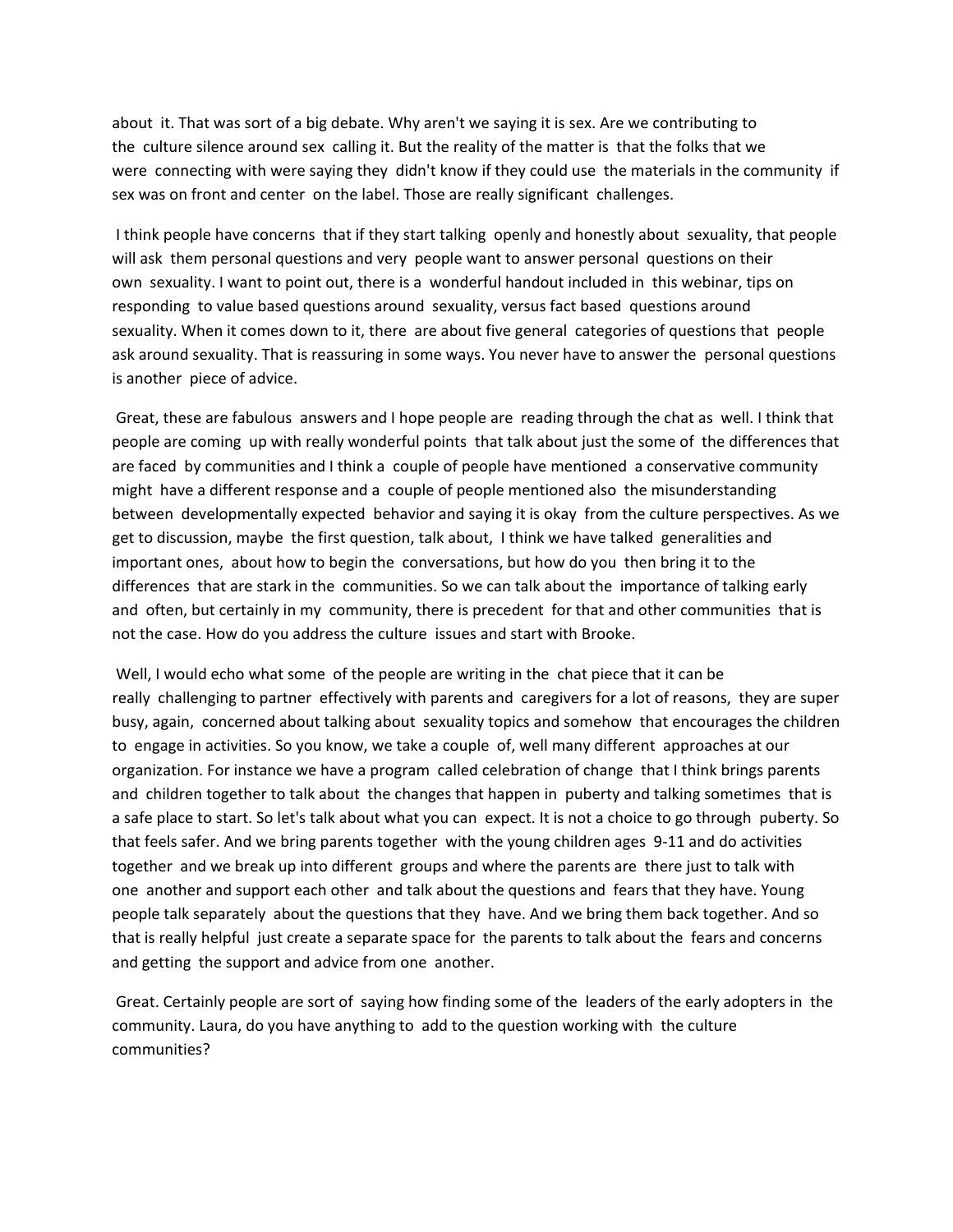It is valuable to know your audience and know when you are talking about a culture community, what is their perspective and their values on the issue and topic and what is your common ground here, because really taking the time to set the stage and thinking through articulating the goals, being clear this is what we are planning to say, and why we are planning to say it and this is how it is contributing to the goal, our shared goal of ending child sexual abuse or promoting healthy children in the community. What I have heard from the people working on the local level it is a lot of relationship building, often times it is creating that repore and that trust that is this, you know, this isn't going to be necessarily the mind field or the conversation, the worse fears, and build a comfort and giving the context for how basic often times the information is and these conversations are and actually how the evidence is on the side of it supporting children delaying sexual activity and sort of healthy behaviors.

This is Leona. On the idea of talking about culture and the idea of going into cultures that are uncomfortable, it is also important to realize that we are going to communities that are uncomfortable talking about the prevention in general and the ways we respect those conversations should be would woven in the way we talk about sexuality as well. Laura and Brooke high lighted the concept of sex is not sexuality and in particular, when we are moving away the adult concepts of it as well, the idea of because we are adults who most likely engaged in some form of sexual act, and when we use the word sexuality it is a word that we are just telling them. In the communities that for whatever culture reason are not comfortable having the dialogue at all.

That is a good point. I see in the comments that are references to a program in India teaching the children about the danger zones on the body and concerns about that in terms of also understanding sexual development and then also wonderful resource cited for the Muslim community about construction of Muslim youth sexual identities and that's a good resource and book that somebody submitted here. So I think that I'm also reminded of years back, decades back, when I was doing sexuality education in the schools and communities and I us with working with a native American woman and the tribe had a specific elder women in it created for her. Created her a jingle dress and we talked about that spectrum and talked about the safer sex and the idea was around the coming to terms with having more sensitivity around HIV/aids and compassion and they have created add looked at the importance in their tribe specifically of humor and of stories and of culture truth and values, but the elder women created a piece in the jingle dress and wove in condoms and so when she walked in, and she had a story and culture stories and again a message that we are not expecting that actually they found going back to the research there, this wasn't about the concern that Brooke raised then you are going to be sexily active after this, but giving them permission to think about this and the impact of the behavior and humor and joy and having a perspective on this topic.

 I add to that, that you know, our puberty education, the parent child puberty programs started out through community education. And we found that it attracted certain types of people who are perhaps just in that school district and not reaching all of the people that it could in the community and over time, different communities have looked at the puberty education curriculum and really talked about, well, what does this mean culturally and historically in the community and what you are referring to is really taking symbols and stories and things that are important culturally in different communities and really making it specific to African‐American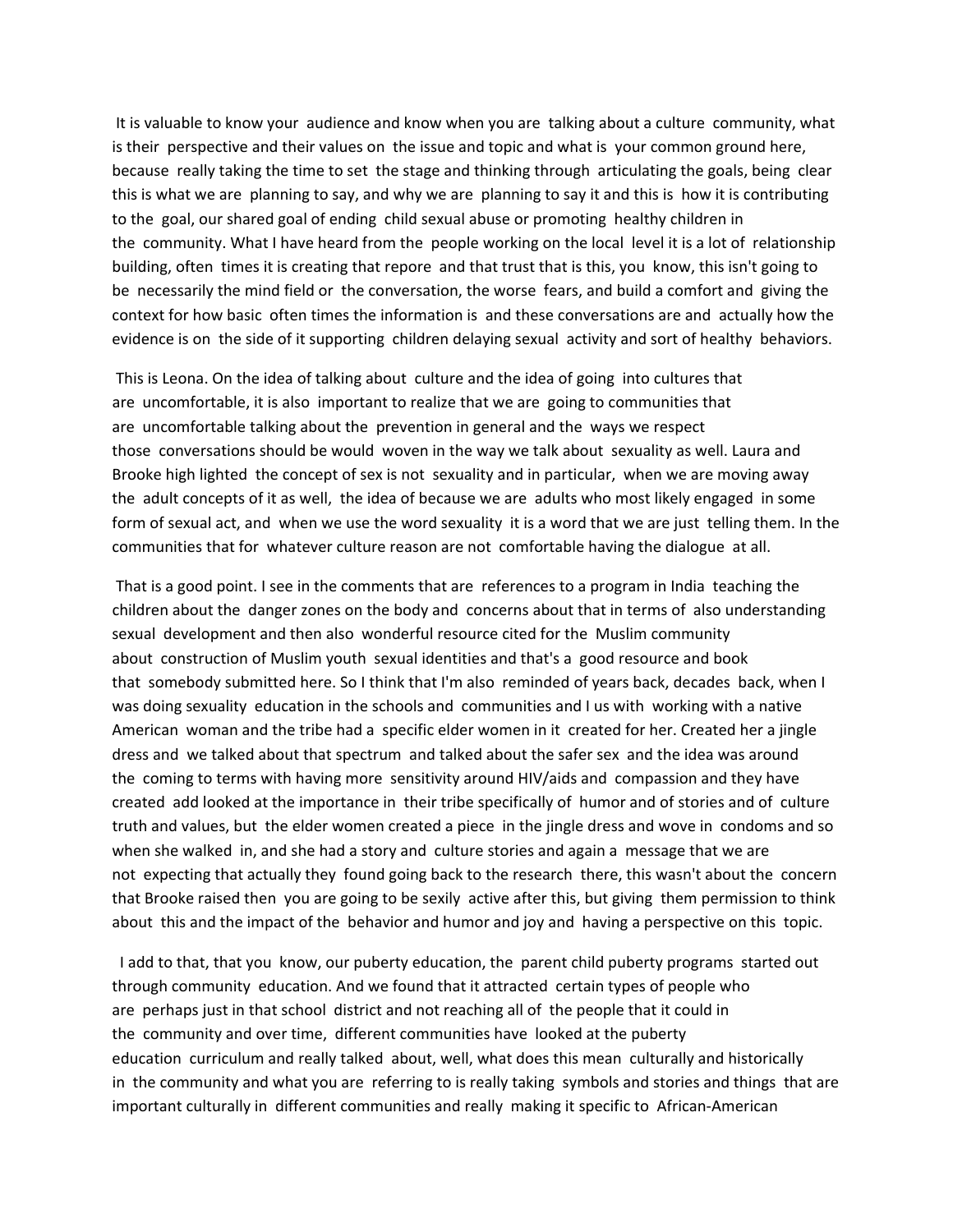communities, or Liberian communities and that was a process to do that and now it is being held at places that our organization wouldn't have thought of bringing it to, in the faith communities and the community centers and really having people invest in it who if it is going to be relatable and investable and investing at the front end. We have a comment about a missed opportunity to engage the grandparents and elders in talking about this. We interviewed a parents and got the grandparents involved in talking about pornography and the role with the children. Have you had any experience or tools with helping the grandparents and elders in the community?

Yes, it is important to identify to parents and the caregivers as the audience, often times in situations, the grandparent of elder is having a role in the child care and so I think it is a super valuable opportunity as well. I think one of the, there's, you know, this very big challenge of how our society really depresses older adult sexuality. In reality, older adults having a lot of more patience when it comes to behaviors of children and having a lot of context as well, so I know that we sort of had the category of parents, we encourage people to say parents and grandparents or to know in the community, is it realistic that the parents are in the role or making more sense to partner with the senior center and have the parents resources at the senior center and so someone in the chat mentioned a material that is geared to folks in the care giving role and that is a curriculum called where we live and that is a really great resource and topic.

#### Brooke, do you want to add to that?

I would add that I agree. In terms of promotion, talking about the caregivers and including and stating that care givers, parents and grandparents are welcome at these types of workshops and when get into the workshop, our experience is that self-reflection piece is not changing that much when we ask parents to think about what have you learned who taught you your messages of sexuality and what would you like to pass on and what would you like to give up.

Great. There's a lot of great questions and comments. One is top on the list, what activities and things do you suggest in terms of talking about boundaries in terms of middle and high school, and I what I love about the question, there are different kinds of approaches that you would have depending on the age of the kid you are working with, I wand to add too, some of the areas as people may know, I work more on the prevention of the perpetration, there is a lot of great resources for people working with kids with behavior problems. And there is an exercise with hoola hoops and everybody has a hoop and adjusting with the boundaries, and if they push into your space, it is isolating you from the other people around you. that is a way convey to the middle school kids. Laura, do you have ideas in addition to the resources listed here to talk about the boundaries in the middle and high school group?

That is a great question. I encourage the folks to check out the flash curriculum. It is from Seattle and they have a number of, it is a flash dance family life in sexual health education. I know they have some really great activities for folks in the middle school and high school age group and not all specific to boundaries, but thinking in a comprehensive ways of different elements from everything from gender norms, to practical kill skills when working with the youth and teens.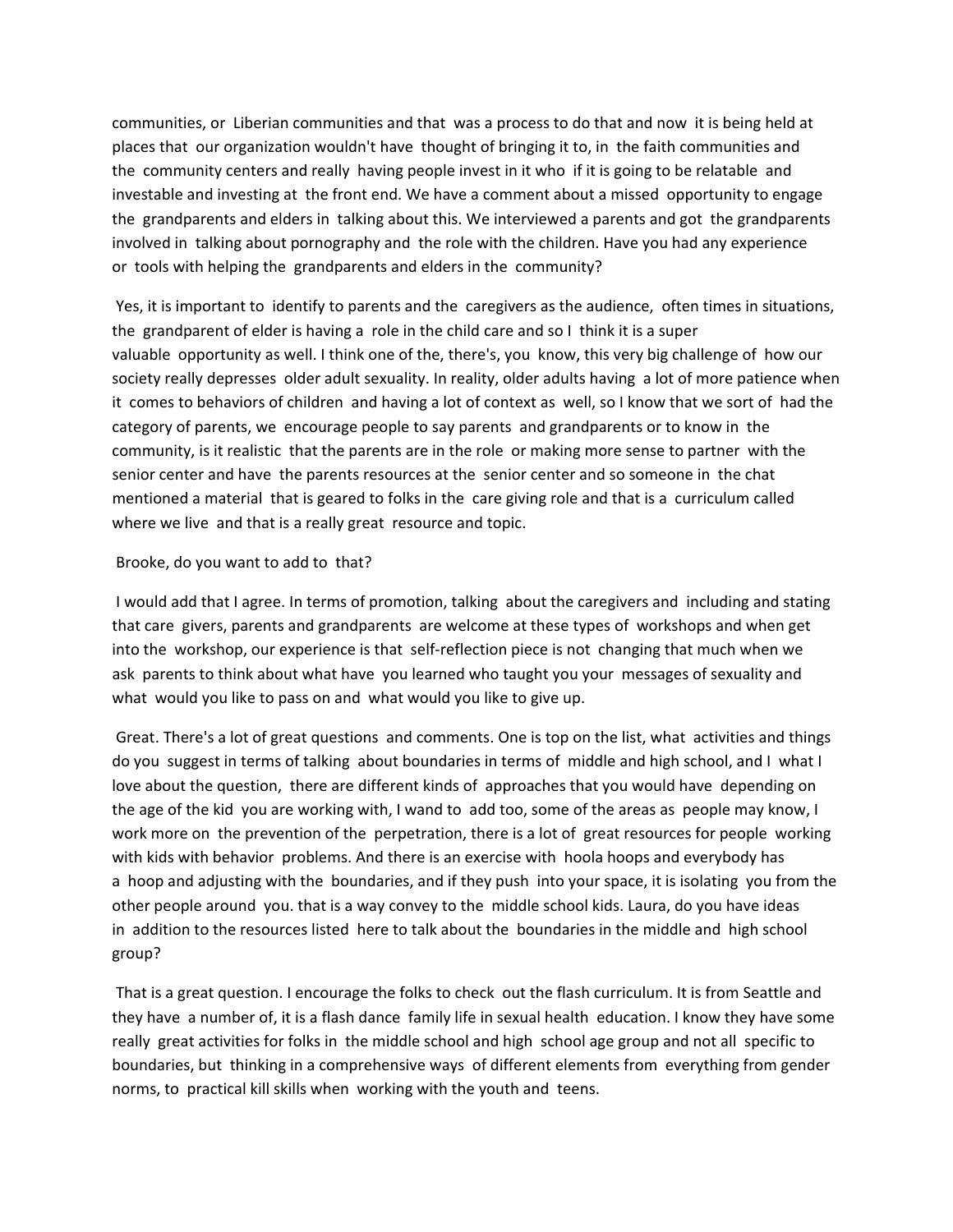I want to take that to Brooke as well, mention that somebody listed there the shifting boundaries curriculum as one and another one, all THOSE I believe it is younger. Space invaders, boundaries. That is a game for families and she says suitable for foster, step children and a range of families. Brooke, do you want to add to that?

I wanted to add a comment in that a lot of people in the sexuality education field for a lot of different reasons, funding is one of them, is encouraged to use evidence based resources and so they have been evaluated quite extensively and unfortunately, I feel that the evaluated sexual education that is available, is not gotten to the point of concretely addressing boundary issues and consent and sexual violence in a way that we are really trying to foster between our fields and I think a lot of that has to do with really with the fields are not meshed well in the past and that is showing up in a lot of the evidence based sexuality education curriculum. So there is a ways to go.

And just another thought on this topic came to mind for me, I went to a workshop that looked at the approach of popular education in work with youth and teens. Part of that frame work is giving the young people the opportunity to facilitate too. Take them through the activity of the red light and green light and that is an activity, you know, more than a game, but communication, respecting boundaries, honoring and listening and each of the child in group have to be in the role of facilitating the red light green light and that is, you know, the person who leading the activity, giving the direction, red light, and people have to stop and green light to go and yellow going slowly and what it is like for the people to be responsive to that and when not responsive and it is a very, very simple activity and accessible way and familiar for youth from a number of backgrounds to begin this conversation.

This is Leona, I want to talk about an activity I used to do with high school schools and in the idea of the classroom is the culture in society and how do we define sexual activity. I drew a time line on the board. One end no sexual and at the end full inclusion. As class, we built up as we felt in the culture and society what are the norms around sexual intimacy and activities and it wasn't a get to an answer kind of activity, it was to get youth to really think out what they felt comfortable with and adhere to culture norms or beliefs, are they comfortable breaking out of that and the most interesting experience that I ever had when doing this activity was at the very end no touching and the other end you build up, hold hands and hug and kiss. One girl said annul sex and as society culture, we had to determine if everyone is comfortable with that and what it means for that to be there and what is the importance of it. And the youths are being critically thoughtful and promoting new ones, are always helpful when talking about sexual health and healthy sexuality.

 I would add when we talk with young people about delaying sex, or choosing not to have sex or abstinence. We do a lot of exercises and talk about the definitions that people hold for abstinence. It is important for the person themselves understand the definition, what activities does that include and not include, but then secondly, in order for abstinence to work, you have to communicate that to a partner because going back to the idea of that everyone is probably going to have a different definition in the room, and we can't assume that someone else knows that and building in the self‐reflection, what are the goals and what does abstinence mean to you.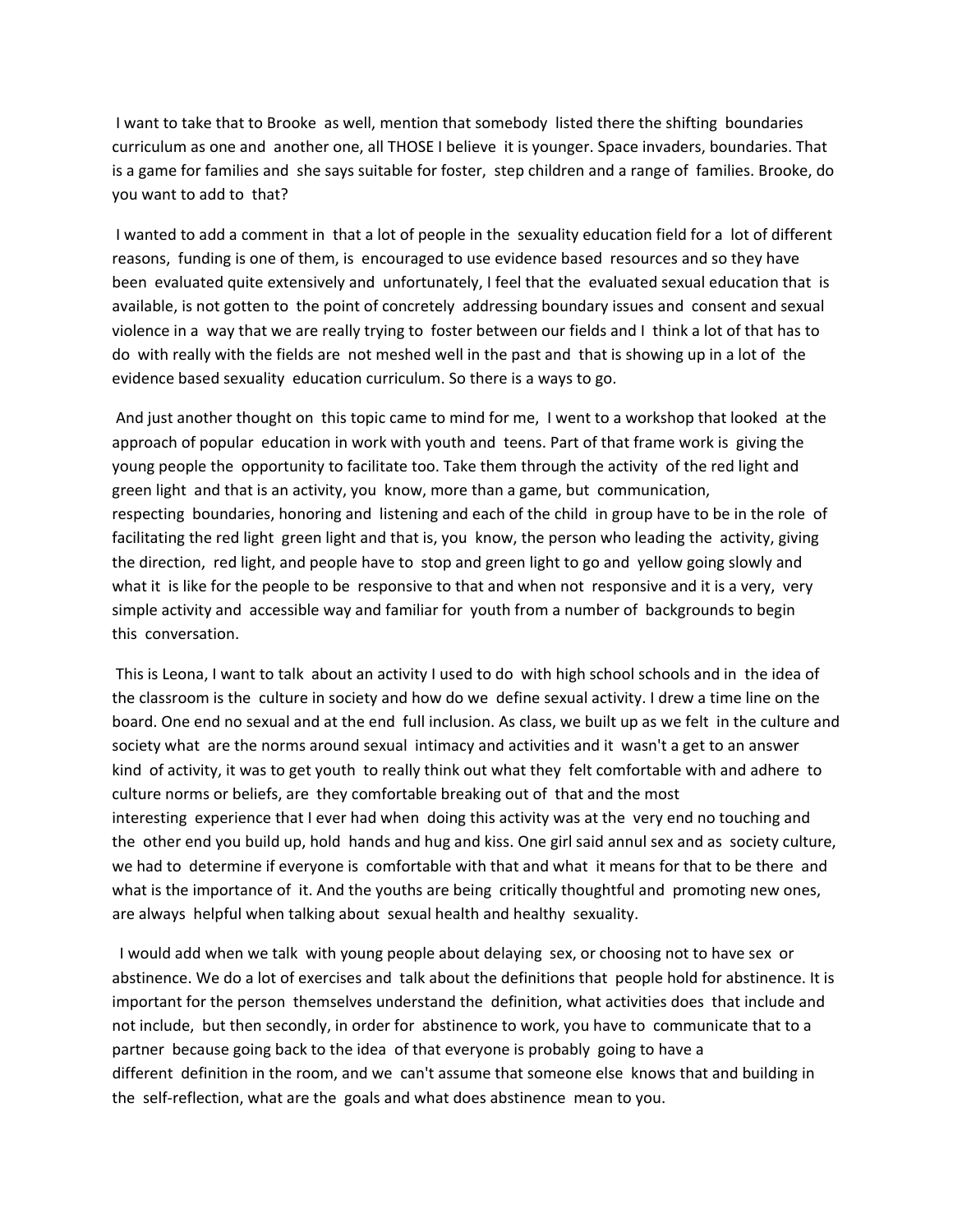That is great point. I have a question here, that is around using the term CIS gender. One of the questions was define CIS gender and to talk about just some of the terminology now, pan sexuality and how we deal with that with the young people.

Thanks for the question. Many people have heard of the word transgender and one could be the idea of how we feel about our gender may not match what we have been assigned at birth. As an example, if I was assigned female at birth based on the doctor looking at my genitals, but I knew my identity to be male, we call that transgender. That is a pretty familiar term for a lot of people. CIS gender refers to people WHOSE biological or a signed sex matches or aligns with consider to be typical gender. Again using the example assigned birth is female and I identify as a woman, that is CIS gender. Part of that is bringing awareness to language that we want to be really aware of othering difference or othering other people and acknowledging like we all hold a gender, but some of us have the privilege of never needing to acknowledge it or think about it. So that is where the term CIS gender comes in. One thing I will say talking with young people middle school and high school age young people, sometimes we get invited to talk with a health class or psychology class and the teacher is saying they are interested in what it means to be transgender. It is really a discussion about sex and gender and pregender presentation and attraction in a way that we all own. If we go back to holistic circles, we all have sexual identities. We all hold a gender. What I find is so interesting is that young people immediately grasp this concept when we talk about you know a lot of times we talk about sex being your either this or either that, and actually there is a lot of ways to define their sex and a lot of ways to define gender and immediately bring up the examples and they really get it. The culture is talking more openly and honestly in pop culture in particular, they look to examples. Sometimes we feel we are going to overwhelm the young people talking about diversity, but they are on board once you provide examples or they provide the examples.

We are about to go into the next portion, but I want to high light for the folks, absolutely amazing resources in the chat and we are going to post that on the website, just a few of them, consent sexy campaign. Head heart body approach. Can I kiss you. Linked to candy kisses. Shifting boundaries. That is actually one of the three evidence based programs that really not only looked at what is possible, and they have evaluated the types of behaviors that are changed because of the curriculum. Use that as a resource and ask the question, is there evidence based behind this and what are the behaviors changing because of the curriculums and it is a wonderful way of merging between the silos that the visual was so at the beginning there. Cordelia?

Thank you. Boy, can we get the questions and the get the evidence and the other things along on the slides and we'll have copies of all of this and one action people can take is certainly looking at this and looking at the resources and seeing if it is fitting in the communities that you are working within. Brooke, one action, and I'm going to ask each of the speakers to answer this, and the participants, what is an action you are going to take today and let's start with Brooke, one action.

So Laura and I picked this visual, we talked which comes first, the chicken or the egg. One action that is really valuable, to assess our organizational values around healthy sexuality. And there are ways I think that you can tie in principles around healthy sexuality that will likely mesh really well with your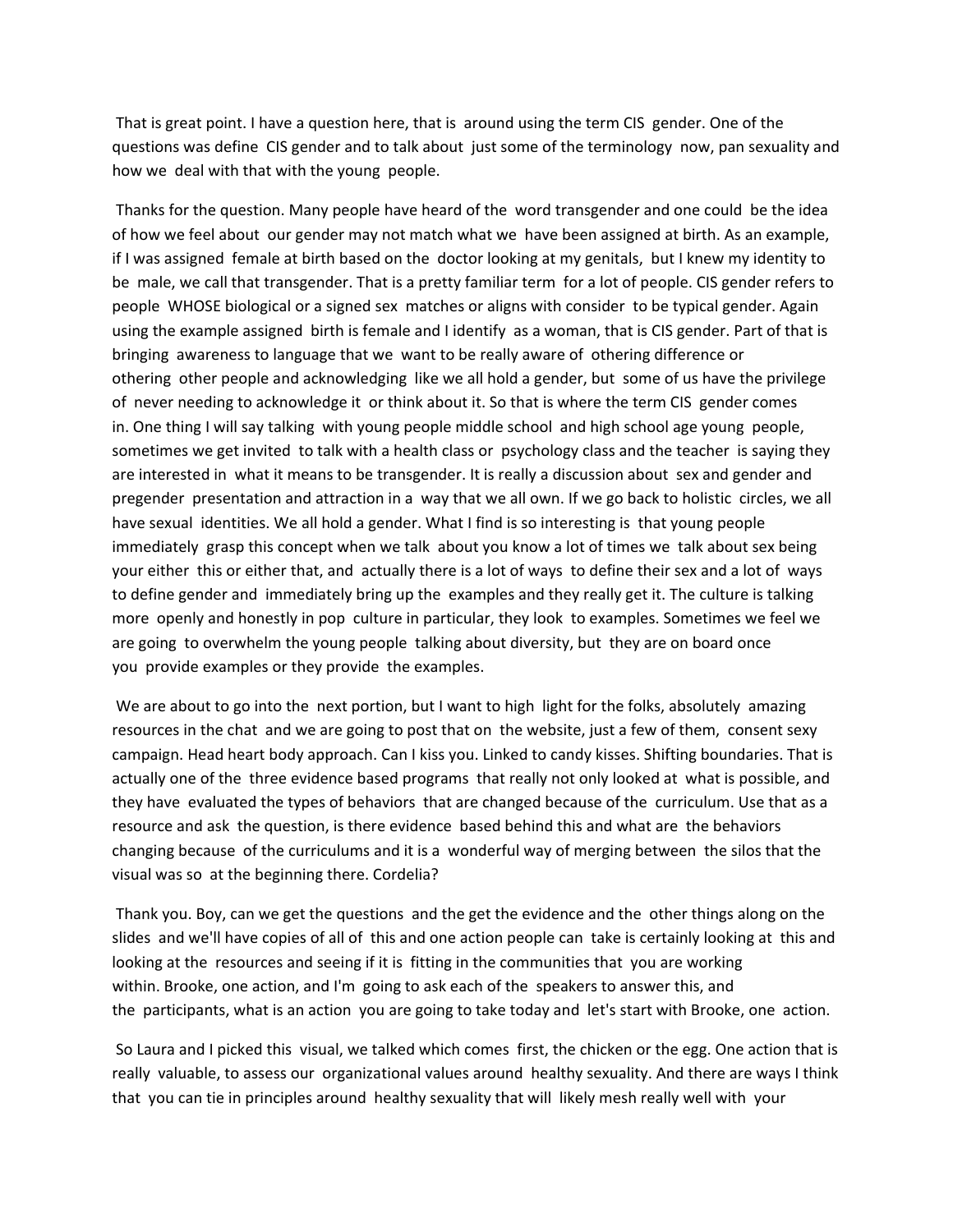organization's existing values. And so one way to do that would be to survey staff and determine what are existing comfort levels and skills and information that they need to move forward with these conversations. One of the resources I want to recommend, that is part of the webinar handouts, it is the national sexuality education standards, it is primarily geared towards schools, it is core content and skills for grades K‐12. But I think what we can do is we can really lean on these evidence based practices and best approaches in terms of saying we need to talk about this in the our organization because the research is showing for example that young people grades K‐2 should have these skills and this information. So I would encourage us to lean on the evidence that already exists. When we think about the organization's values. Great now to Laura?

Thank you, Brooke. Again, for the chicken and the egg, my one action is around collaboration. I shared about how in the campaign development, collaboration was invaluable in addressing the gaps. You may real rise you have gaps in your individual capacity of the organization that you are working or the tools that are valuable to you and knowing there are individuals and organizations that are a resource, and for I see this as a specific case by case collaboration can help you problem solve these challenges, but then also a big picture, I would love to see collaboration between the antisexual violence field and the partners in sexual education and developing the collaborations is fruitful and so much over lap because again the silos that we sometimes, the silos that we are sometimes in because of the funding or sort of organizational boundaries are not always true to the needs of our constituents and communities are, and knowing through developing relationships with partners and the sexuality education field, I'm a better sexual violence preventionist and that I have been able to support their sexual violence being part of their work and the trauma informed approaches to their work as well. I encourage the folks to check out the resources available in their community specifically around sexuality education, sexual health and this could be local planned parenthood or sexual based resources.

We have one other I think one of the favorite parts take away. This is for each of you to say what you have learned from the other presenters. So maybe starting with Laura, what's the one thing that you learned from Brooke and preparing for the webinar today?

Oh, it is a privilege to talk about this. It is wonderful getting to know Brooke and I love being here and showing the materials she's sharing. I harken back to chart, that was giving the concrete examples of the ways sexuality is often presented and approached and what the vision is for, the vision for the different ways that we can talk about it and approach sexuality is a vision for a future free from sexual violence.

Great. Laura, what do you say, I mean Brooke?

Well, I would echo, it is so wonderful collaborating with all of you and Laura. I would say that really, as Laura and were talking, we don't have all of the answers. But respective fields share commonalities and the goal of creating a more sexually healthy culture and it just really reenforces that the successes that we want in our field are really interdependent and there are small ways and big ways that our collaboration will benefit everyone.